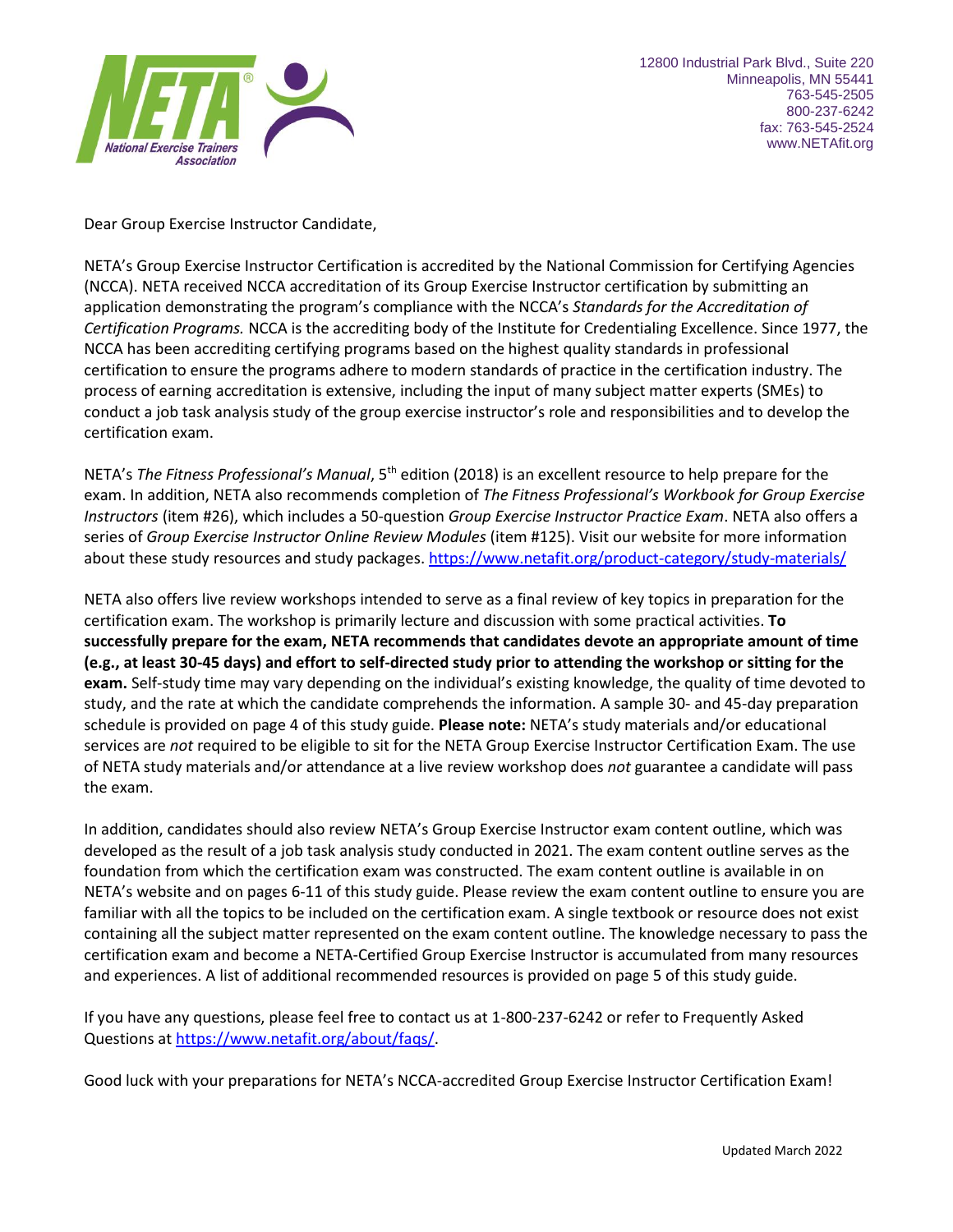

# **NETA Group Exercise Instructor Certification Study Guide**

## *NETA's The Fitness Professional's Manual,* **5 th edition (2018)**

### **Chapter 1 – The Role of the Fitness Professional**

What you should know:

- $\square$  The roles of the fitness professional
- $\Box$  Ideal qualities and characteristics
- $\Box$  Ethical and professional standards
- □ NETA's Professional Code of Ethics
- $\Box$  Credible sources of information, education providers, and professional organizations

#### **Chapter 2 – Relationship-Building & Communication Skills** What you should know:

- $\Box$  The impact of a message
- $\Box$  Active, verbal, and nonverbal listening skills
- $\Box$  Asking effective questions (e.g., open, closed)

### **Chapter 3 – Behavior Modification & Motivation**

What you should know:

- $\square$  Stages of the transtheoretical model
- $\square$  Factors that influence self-efficacy
- $\Box$  Approaches to setting SMART goals
- $\square$  Strategies to increase motivation and adherence

### **Chapter 5 – Human Anatomy**

- What you should know:
- □ Anatomical location terminology
- $\square$  Planes of anatomical movement
- $\square$  Functions of the skeletal system
- $\Box$  Major bones of the skeleton and vertebral column
- $\square$  Types of muscle tissue
- □ Structure of skeletal muscle
- $\Box$  Major skeletal muscles throughout the body
- $\Box$  Type of muscle actions and muscle functions

### **Chapter 6 – Applied Kinesiology & Biomechanics**

- What you should know:
- $\Box$  Movement terminology
- $\Box$  Joint actions throughout the body and the corresponding muscles
- $\Box$  Types of lever systems
- $\Box$  Principles of applied biomechanics

### **Chapter 7 – Exercise Physiology**

- What you should know:
- $\Box$  Components of the cardiovascular system
- $\square$  Pathway of blood flow through the body/heart
- $\square$  Cardiorespiratory variables, the responses during exercise, and adaptations to training
- Variables related to oxygen consumption
- $\Box$  The three energy systems and their contributions during exercise
- $\Box$  Metabolic equivalents
- □ Anaerobic threshold
- $\square$  Characteristics of skeletal muscle fiber types
- $\Box$  Neuromuscular system and the motor unit

### **Chapter 8 – Essential Nutrients for Health & Performance**

- What you should know:
- $\Box$  Function and food sources of carbohydrates, protein, and fat
- $\Box$  Role of vitamins and minerals (e.g. vitamin D, calcium, sodium, and potassium)
- $\Box$  Function of water and fluid intake recommendations
- $\Box$  Recommended macronutrient percentages in a healthy diet
- $\Box$  The concept the Recommended Dietary Allowances (RDAs)

### **Chapter 9 – Dietary Guidelines**

What you should know:

- $\Box$  Overarching concepts and key recommendations of the Dietary Guidelines for Americans [\(See updated 2020-25 DGA\)](https://www.dietaryguidelines.gov/)
- $\Box$  Recommended healthy eating patterns
- $\Box$  Understand the MyPlate graphic
- $\Box$  Interpretation of a Nutrition Facts label
- $\Box$  How to calculate percent of calories derived from each macronutrient in a food

### **Chapter 10 – Weight Management**

What you should know:

- $\Box$  Metabolism and energy balance
- $\Box$  Guidelines for safe weight loss
- $\Box$  Findings of the National Weight Control Registry

### **Chapter 12 – Initial Intake & Pre-Participation Screening**

- What you should know:
- □ Components of the Informed Consent document
- Physical Activity Readiness Questionnaire (PAR-Q)

### **Chapter 13 – Health Screening Assessments**

- What you should know:
- $\square$  Normal resting heart rate range<br> $\square$  Classifications of resting blood r
- Classifications of resting blood pressure

### **Chapter 14 – Postural Analysis**

What you should know:

- $\square$  Postural alignment and the kinetic chain
- $\Box$  Factors that affect pelvic alignment
- $\Box$  Characteristics of various spinal misalignments
- $\Box$  Characteristics of upper and lower cross syndrome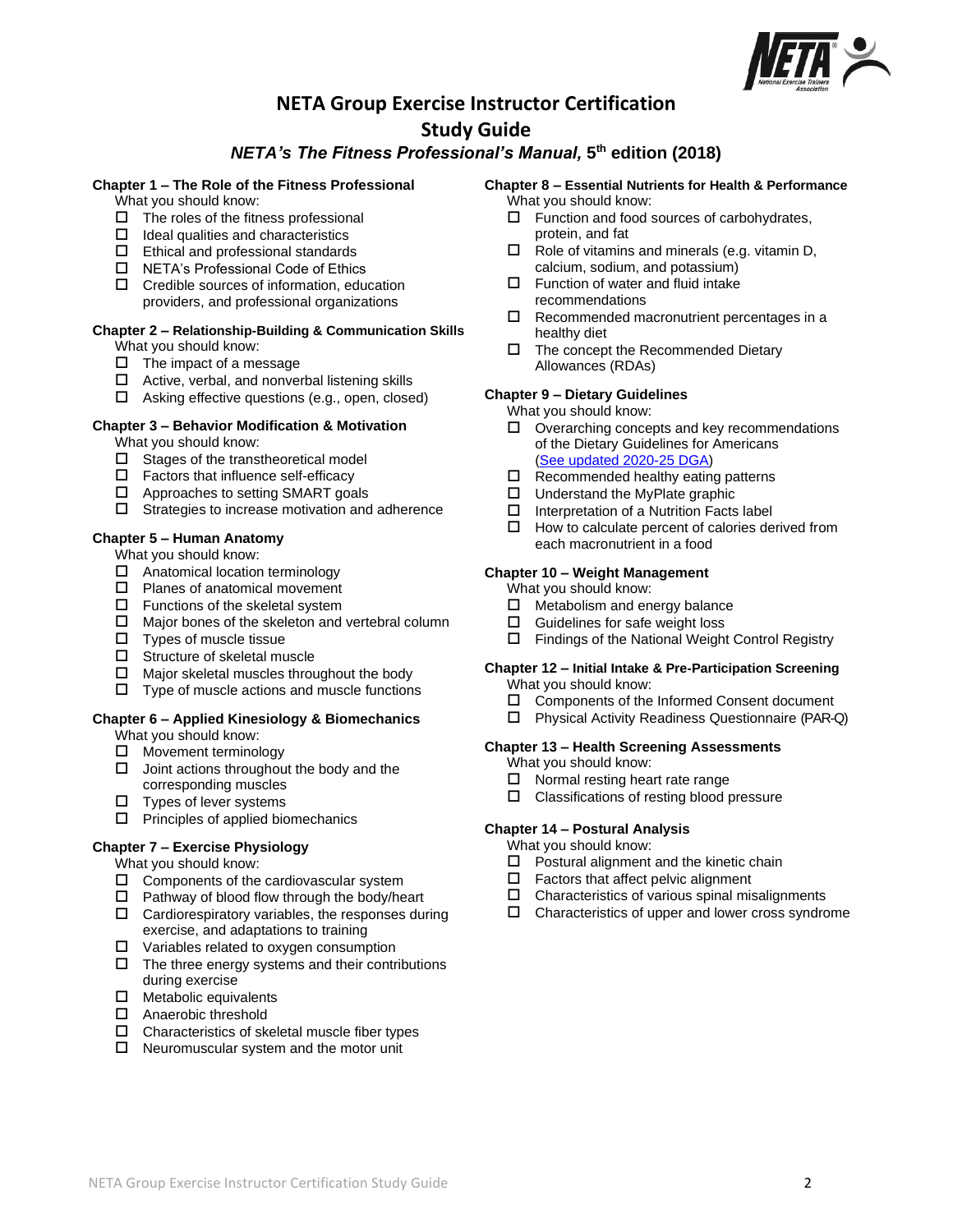

### **Chapter 16 – Physical Activity & Health**

What you should know:

- $\Box$  Health benefits of regular physical activity
- $\Box$  Key recommendations of the Physical Activity Guidelines for Americans [\(See updated 2018 PAGA\)](https://health.gov/sites/default/files/2019-09/Physical_Activity_Guidelines_2nd_edition.pdf)
- General understanding of METs and classification of physical activity intensity
- $\square$  Definitions of the five components of health-related physical fitness
- $\Box$  Principles of training and their application to exercise programs

#### **Chapter 17 – Cardiorespiratory Fitness Programming** What you should know:

- $\square$  Elements of a cardiorespiratory exercise session
- Objectives and effects of the warm-up & cool-down
- Guidelines for cardiorespiratory exercise and FITT
- $\Box$  How to calculate target heart rate using the maximum heart rate method and the Karvonen formula
- $\square$  Rate of perceived exertion
- $\square$  Basic types of cardiorespiratory exercise workouts

## **Chapter 18 – Programming for Muscular Fitness**

What you should know:

- $\square$  Benefits of resistance training
- $\square$  Types of resistance training exercises
- $\square$  Signs and symptoms of overtraining
- $\square$  Guidelines for resistance training programs
- $\Box$  Identify joint actions and primary muscles during various resistance training exercises.

### **Chapter 19 – Flexibility Programming**

What you should know:

- $\Box$  Understand the sensory receptors and their function in the effect of flexibility training
- $\Box$  Types of stretching exercises
- $\square$  Proposed benefits of stretching
- $\square$  Guidelines for flexibility training
- $\square$  Recommended static stretches for major muscle groups throughout the body

### **Chapter 20 – Introduction to Group Exercise**

- What you should know:
- $\Box$  Ideal characteristics of a GEI
- $\square$  Pre-class leadership
- $\Box$  Understand monitoring cardiorespiratory intensity & signs of fatigue

#### **Chapter 21 – Group Exercise Class Structure and Formats** What you should know:

- $\Box$  Characteristics of the most popular group exercise class formats
- $\Box$  Components of a group exercise class
- Guidelines for each group exercise class component

## **Chapter 22 – Leadership, Communication, & Motivation**

What you should know:

- $\Box$  General knowledge of Pre-class leadership
- $\square$  The importance of verbal and non-verbal communication, and feedback
- $\Box$  Understand the transtheoretical model, motivation, types of adult learning styles

#### **Chapter 23 – Teaching Skills**

What you should know:

- General understanding of class design considerations (e.g. class configuration, class duration, exercise selection)
- $\Box$  Knowledge of fundamental choreography, base moves, and building a 32-count
- $\Box$  Options of choreography development/delivery strategies
- $\Box$  Understand integrating music (e.g. volume, beats, measure, phrase, music mastery)
- $\square$  Strategies to comply with music copyright laws
- $\Box$  General understanding of cueing (e.g. movement cues, technique and safety, and feedback)
- **Chapter 24 – Injury Management & Emergency Response** What you should know:
	- $\Box$  Basic etiology, considerations, and precautions related to common exercise-related injuries
	- $\square$  Immediate care for exercise-related injuries (e.g., PRICE)
	- $\square$  Strategies to prevent common-exercise related injuries
	- $\square$  Signs and symptoms of heat-related disorders
	- $\square$  Strategies to reduce the risk of heat-related disorders
	- $\Box$  Signs and symptoms of cardiovascular emergencies (e.g., heart attack, stroke)
	- $\Box$  Emergency response procedures

### **Chapter 25 - Medical Conditions & Special Populations** What you should know:

- $\Box$  Exercise precautions and recommendations related to common medical conditions including asthma, arthritis, diabetes, hypertension, and osteoporosis.
- Exercise considerations, precautions and recommendations for special populations including pregnancy, older adults, and youth/adolescents

#### **Chapter 26 – Risk Management for Fitness Professionals** What you should know:

- $\Box$  Legal concepts such as standard of care and negligence
- $\square$  Common liability exposures for fitness professionals
- $\square$  Scope of practice limitations with regard to medical considerations and dietetics
- $\Box$  Risk management strategies for fitness professionals
- $\Box$  Importance of professional liability insurance

#### **Chapter 27 – Documentation & Record Keeping** What you should know:

- $\Box$  The importance of confidentiality of client's personal information
- $\Box$  Purpose of a waiver and release of liability form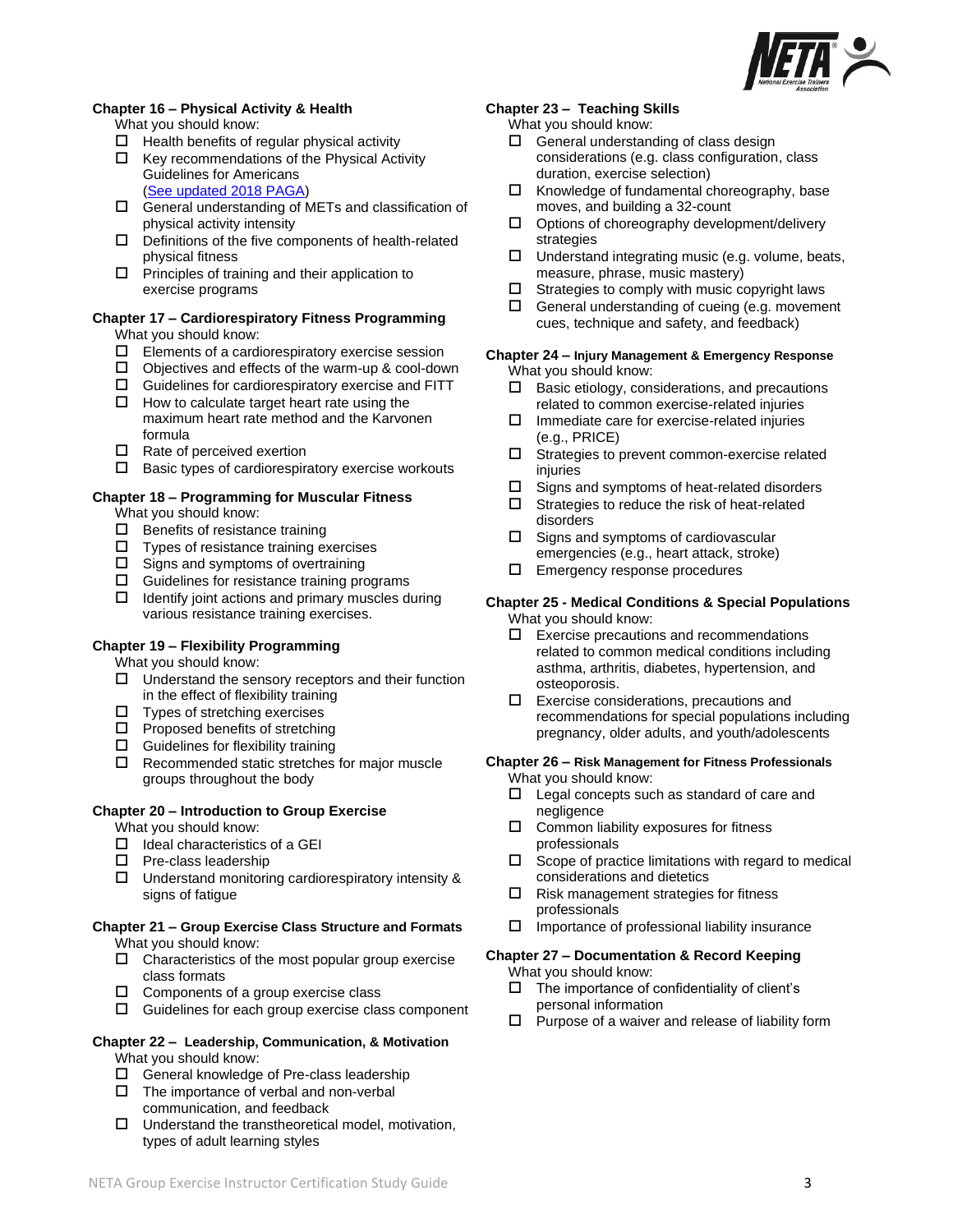

## **30-Day Group Exercise Instructor Study Schedule**

| Sun                                                                                    | Mon                                                                                               | <b>Tue</b>                                                     | Wed                                                                | Thu                                                                                              | Fri                                                                               | <b>Sat</b>                                                                                                                      |
|----------------------------------------------------------------------------------------|---------------------------------------------------------------------------------------------------|----------------------------------------------------------------|--------------------------------------------------------------------|--------------------------------------------------------------------------------------------------|-----------------------------------------------------------------------------------|---------------------------------------------------------------------------------------------------------------------------------|
|                                                                                        |                                                                                                   |                                                                |                                                                    | X(XX)<br>Day #<br>Countdown                                                                      | 1(30)<br>Review NETA's Exam<br>Candidate Handbook.<br>Visit: www.netafit.org      | 2(29)<br>Read Chapter 1 of Manual<br><b>Complete Review Questions</b>                                                           |
| 3(28)<br>Read Chapter 2<br>Read Chapter 3<br><b>Complete Review Questions</b>          | 4(27)<br>Read Chapter 5<br><b>Complete Review Questions</b>                                       | 5(26)<br>Read Chapter 6<br><b>Complete Review Questions</b>    | 6(25)<br>Read Chapter 7<br><b>Complete Review Questions</b>        | 7(24)<br><b>Review Section II:</b><br>Chapters 5-7                                               | 8(23)<br>Read Chapter 8<br><b>Complete Review Questions</b>                       | 9(22)<br>Read Chapter 9<br><b>Complete Review Questions</b><br>Visit: www.choosemyplate.gov<br>Visit: www.dietaryguidelines.gov |
| 10(21)<br>Read Chapter 10 & 11<br><b>Complete Review Questions</b>                     | 11(20)<br><b>Review Section III:</b><br>Chapters 8-11                                             | 12 (19)<br>Read Chapter 12<br><b>Complete Review Questions</b> | 13(18)<br>Read Chapter 13 & 14<br><b>Complete Review Questions</b> | 14(17)<br><b>Review Section IV:</b><br>Chapters 12-14                                            | 15(16)<br>Read Chapter 16<br><b>Complete Review Questions</b><br>Visit: 2018 PAGA | 16 (15)<br>Read Chapter 17<br><b>Complete Review Questions</b>                                                                  |
| 17(14)<br>Read Chapter 18<br>Complete Review Questions<br><b>Practice RT Exercises</b> | 18(13)<br>Read Chapter 19<br><b>Complete Review Questions</b><br><b>Practice Static Stretches</b> | 19(12)<br><b>Review Section V:</b><br>Chapters 16-19           | 20(11)<br>Read Chapter 20<br><b>Complete Review Questions</b>      | 21(10)<br>Read Chapter 21<br><b>Complete Review Questions</b>                                    | 22(9)<br>Chapter 22<br><b>Complete Review Questions</b>                           | 23(8)<br>Chapter 23<br><b>Complete Review Questions</b><br>Practice listening and cueing<br>to 32-count music                   |
| 24(7)<br><b>Review Sections VI:</b><br>Chapters 20-23                                  | 25(6)<br>Read Chapter 24<br><b>Complete Review Questions</b>                                      | 26(5)<br>Read Chapter 25<br><b>Complete Review Questions</b>   | 27(4)<br><b>Review Section VII:</b><br>Chapters 24 & 25            | 28(3)<br><b>Review Section VIII:</b><br>Read Chapter 26 & 27<br><b>Complete Review Questions</b> | 29(2)<br>Practice Exam (optional)<br>Review as needed                             | 30(1)<br>Review Workshop and/or<br>Exam                                                                                         |

# **45-Day Group Exercise Instructor Study Schedule**

| <b>Sun</b>                                                     | <b>Mon</b>                                                                                    | <b>Tue</b>                                                                 | Wed                                                                                                             | Thu                                                                                                              | Fri                                                                               | <b>Sat</b>                                                                    |
|----------------------------------------------------------------|-----------------------------------------------------------------------------------------------|----------------------------------------------------------------------------|-----------------------------------------------------------------------------------------------------------------|------------------------------------------------------------------------------------------------------------------|-----------------------------------------------------------------------------------|-------------------------------------------------------------------------------|
|                                                                |                                                                                               |                                                                            | X(XX)<br>Day #<br>Countdown                                                                                     | 1(45)<br>Review NETA's Exam<br>Candidate Handbook.<br>Visit: www.netafit.org                                     | 2(44)<br>Read Chapter 1 of Manual<br><b>Complete Review Questions</b>             | 3(43)<br>Read Chapter 2<br>Read Chapter 3<br><b>Complete Review Questions</b> |
| 4(42)<br><b>Recovery Day</b>                                   | 5(41)<br>Read Chapter 5<br><b>Complete Review Questions</b>                                   | 6(40)<br>Read Chapter 6<br><b>Complete Review Questions</b>                | 7(39)<br>Read Chapter 7<br><b>Complete Review Questions</b>                                                     | 8(38)<br><b>Recovery Day</b>                                                                                     | 9(37)<br><b>Review Section II:</b><br>Chapters 5-7                                | 10(36)<br>Read Chapter 8<br><b>Complete Review Questions</b>                  |
| 11 (35)<br><b>Recovery Day</b>                                 | 12(34)<br>Read Chapter 9<br><b>Complete Review Questions</b>                                  | 13(33)<br>Visit: www.choosemyplate.gov<br>Visit: www.dietaryquidelines.gov | 14 (32)<br>Read Chapter 10<br><b>Complete Review Questions</b>                                                  | 15(31)<br>Read Chapter 11<br><b>Complete Review Questions</b>                                                    | 16(30)<br><b>Review Section III:</b><br>Chapters 8-11                             | 17 (29)<br><b>Recovery Day</b>                                                |
| 18 (28)<br>Read Chapter 12<br><b>Complete Review Questions</b> | 19(27)<br>Read Chapter 13<br><b>Complete Review Questions</b>                                 | 20(26)<br>Read Chapter 14<br><b>Complete Review Questions</b>              | 21(25)<br><b>Recovery Day</b>                                                                                   | 22(24)<br><b>Review Section IV:</b><br>Chapters 12-14                                                            | 23(23)<br>Read Chapter 16<br><b>Complete Review Questions</b><br>Visit: 2018 PAGA | 24(22)<br><b>Recovery Day</b>                                                 |
| 25(21)<br>Read Chapter 17<br><b>Complete Review Questions</b>  | 26(20)<br>Read Chapter 18<br><b>Complete Review Questions</b><br><b>Practice RT Exercises</b> | 27(19)<br>Read Chapter 19<br><b>Complete Review Questions</b>              | 28 (18)<br>Recovery Day Review                                                                                  | 29 (17)<br><b>Review Section V:</b><br>Chapters 16-19                                                            | 30(16)<br>Read Chapter 20<br><b>Complete Review Questions</b>                     | 31(15)<br>Read Chapter 21<br><b>Complete Review Questions</b>                 |
| 32(14)<br><b>Review Section VI:</b><br>Chapters 20-21          | 33(13)<br>Recovery day or<br>review as needed<br>(optional)                                   | 34(12)<br>Read Chapter 22<br><b>Complete Review Questions</b>              | 35(11)<br>Chapter 23<br><b>Complete Review Questions</b><br>Choreography delivery<br>strategies & music mastery | 36(10)<br>Chapter 23<br>Practice listening & cueing to<br>32-count music, and create 32<br>count of choreography | 37(9)<br><b>Review Sections VI:</b><br>Chapters 22-23                             | 38(8)<br>Recovery day or<br>review as needed<br>(optional)                    |
| 39(7)<br>Read Chapter 24<br><b>Complete Review Questions</b>   | 40(6)<br>Read Chapter 25<br><b>Complete Review Questions</b>                                  | 41(5)<br><b>Review Section VII:</b><br>Chapters 24-25                      | 42(4)<br>Read Chapter 26 & 27<br><b>Complete Review Questions</b>                                               | 43(3)<br><b>Review Section VIII:</b><br>Chapters 26 & 27                                                         | 44(2)<br>Practice Exam (optional)<br>Review as needed                             | 45(1)<br>Review Workshop and/or<br>Exam                                       |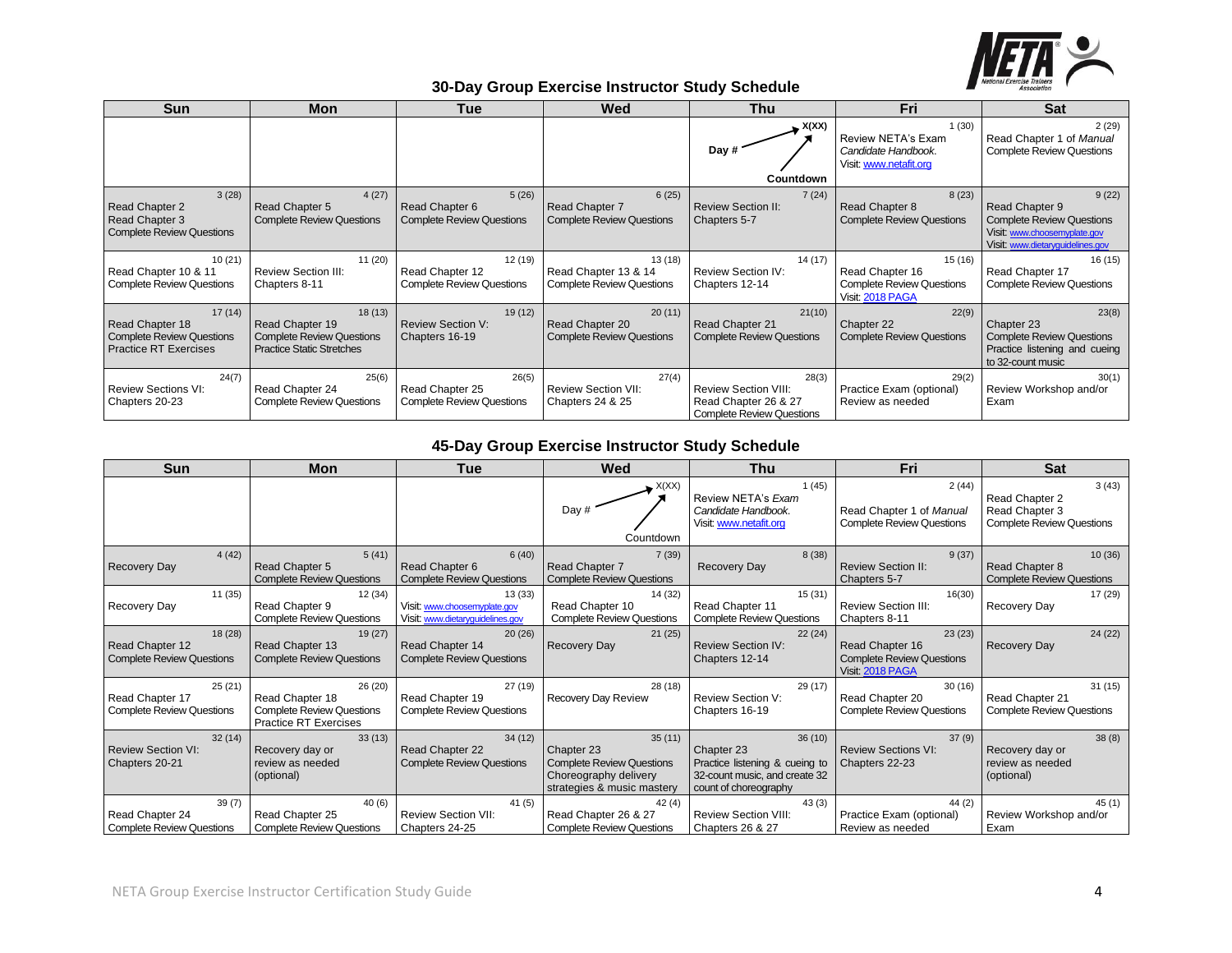

## **Additional Recommended Resources:**

- Yoke, M.M. and Armbruster, C.K. (2020). *Methods of Group Exercise Instruction*, 4th edition. Champaign, IL: Human Kinetics.
- Liguori, G. (SrEd) (2022). *ACSM's Guidelines for Exercise Testing and Prescription*, 11th edition. Philadelphia, PA: Wolters Kluwer.
- U.S. Department of Health and Human Services and U.S. Department of Agriculture. *2020-2025 Dietary*  Guidelines for Americans, 9<sup>th</sup> edition. December 2020. Available at[: https://www.dietaryguidelines.gov/](https://www.dietaryguidelines.gov/)
- □ U.S. Department of Health and Human Services. 2018 Physical Activity Guidelines for Americans, 2<sup>nd</sup> edition. Washington, DC: US Department of Health and Human Services. 2018. Available at: <https://health.gov/our-work/nutrition-physical-activity/physical-activity-guidelines/current-guidelines>
- Sanders, M.E. (SrEd) (2019). *ACSM's Health/Fitness Facility Standards and Guidelines*, 5th edition. Champaign, IL: Human Kinetics.
- American Council on Exercise (2021). *Taking Action with ACE: Practicing Equity, Diversity and Inclusion as an Exercise Professional.* Online course.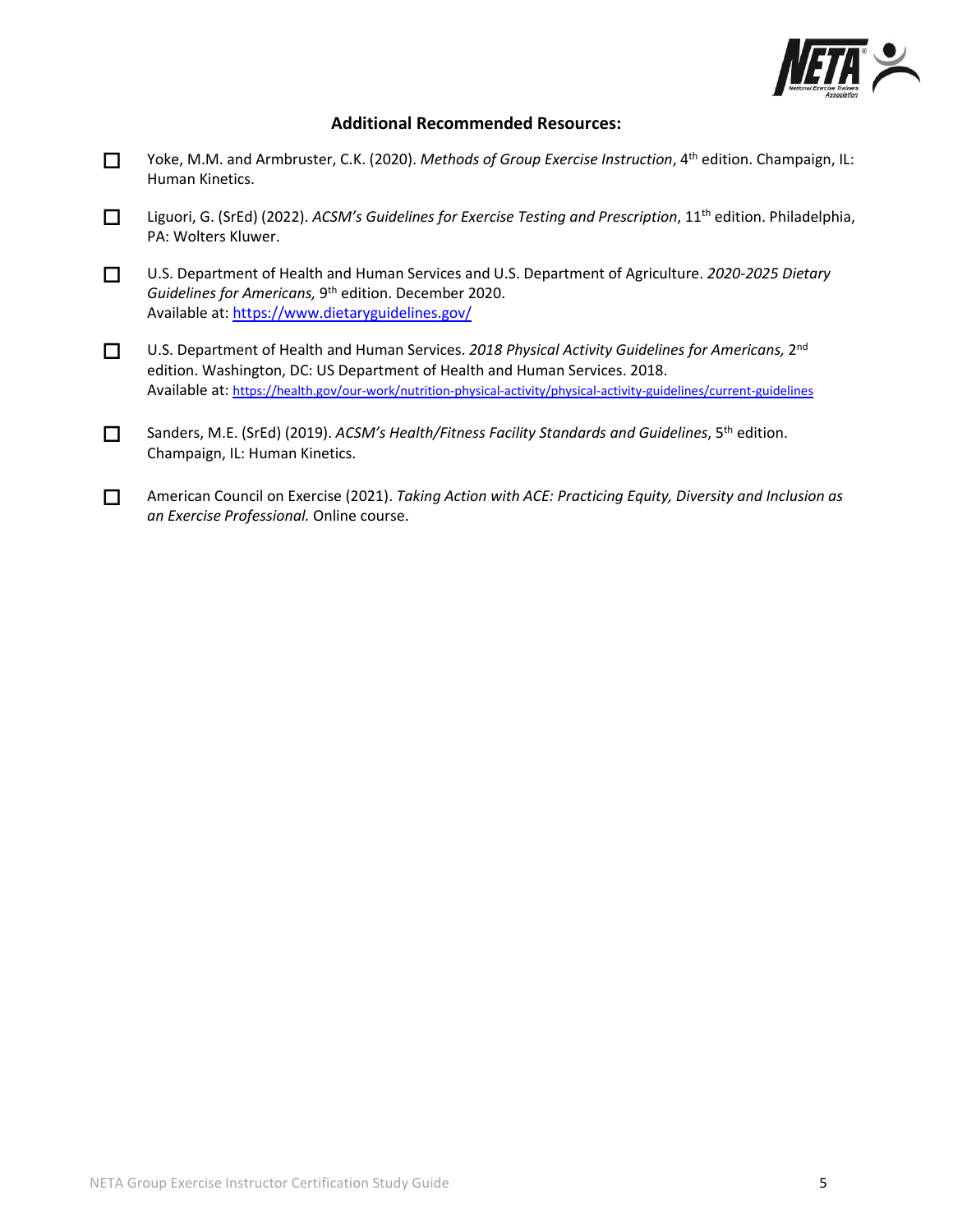

# **Group Exercise Instructor Job Task Analysis and Exam Content Outline**

A job task analysis (i.e., practice analysis, role delineation) is conducted every five to seven years to ensure the certification examination continues to represent the current role of a group exercise instructor as well as updated industry guidelines, best practices, and evolving knowledge of exercise science research.

As such, NETA conducted an updated job task analysis study in 2021, which resulted in a new exam content outline for NETA's NCCA-accredited Group Exercise Instructor Certification Exam. The exam content outline lists the areas of responsibility (formerly known as domains), tasks, and knowledge statements representing the knowledge and skills necessary for a NETA-Certified Group Exercise Instructor. The exam content outline serves as the foundation from which the NETA Group Exercise Instructor Certification Exam is developed.

The exam content outline provided on pages 6-11 is the basis for NETA's Group Exercise Instructor Certification Exam administered on or after June 1, 2022. Candidates preparing for NETA's Group Exercise Instructor Certification Exam should be familiar with and understand all subject matter identified on the exam content outline.

# **Target Audience Statement**

*Group Exercise Instructors are fitness professionals who promote enhanced health, wellness, and fitness. They accomplish this by developing and instructing group exercise classes designed to safely and effectively meet the unique fitness goals of the individuals they serve. Group Exercise Instructors apply knowledge and skill to motivate and facilitate positive outcomes among diverse populations using a variety of class formats and exercise modalities.*

| <b>Group Exercise Instructor Certification Exam Specifications</b> |                  |  |  |  |  |
|--------------------------------------------------------------------|------------------|--|--|--|--|
| Area of Responsibility                                             | Number of Items* |  |  |  |  |
| Group Exercise Class Design                                        | 34               |  |  |  |  |
| II. Group Exercise Class Implementation                            | 33               |  |  |  |  |
| III. Group Exercise Participant Engagement                         | 22               |  |  |  |  |
| IV. Professional Responsibility                                    | 11               |  |  |  |  |
| Total Scored Exam Items*                                           | 1በበ*             |  |  |  |  |

\* Does not include the 20 'pre-test' (i.e., unscored) items on the exam.

# **Exam Content Outline**

(Effective 6/1/2022)

## **I. Group Exercise Class Design**

**A. Design a group exercise class that conforms to the specific class format and objectives.**

- 1. Principles of exercise training (e.g., overload, specificity, progression, variation) and ACSM guidelines for exercise program design (e.g., cardiorespiratory, muscular fitness, flexibility training, balance)
- 2. Exercise-related anatomy, kinesiology, biomechanics, and physiology
- 3. Components of an exercise class (e.g., warm-up, conditioning, cool-down) and their purpose
- 4. Exercise guidelines, contraindications, and considerations for special populations (e.g., pregnancy, older adults, youth/adolescents) and medical conditions (e.g., arthritis, hypertension, diabetes, asthma, osteoporosis)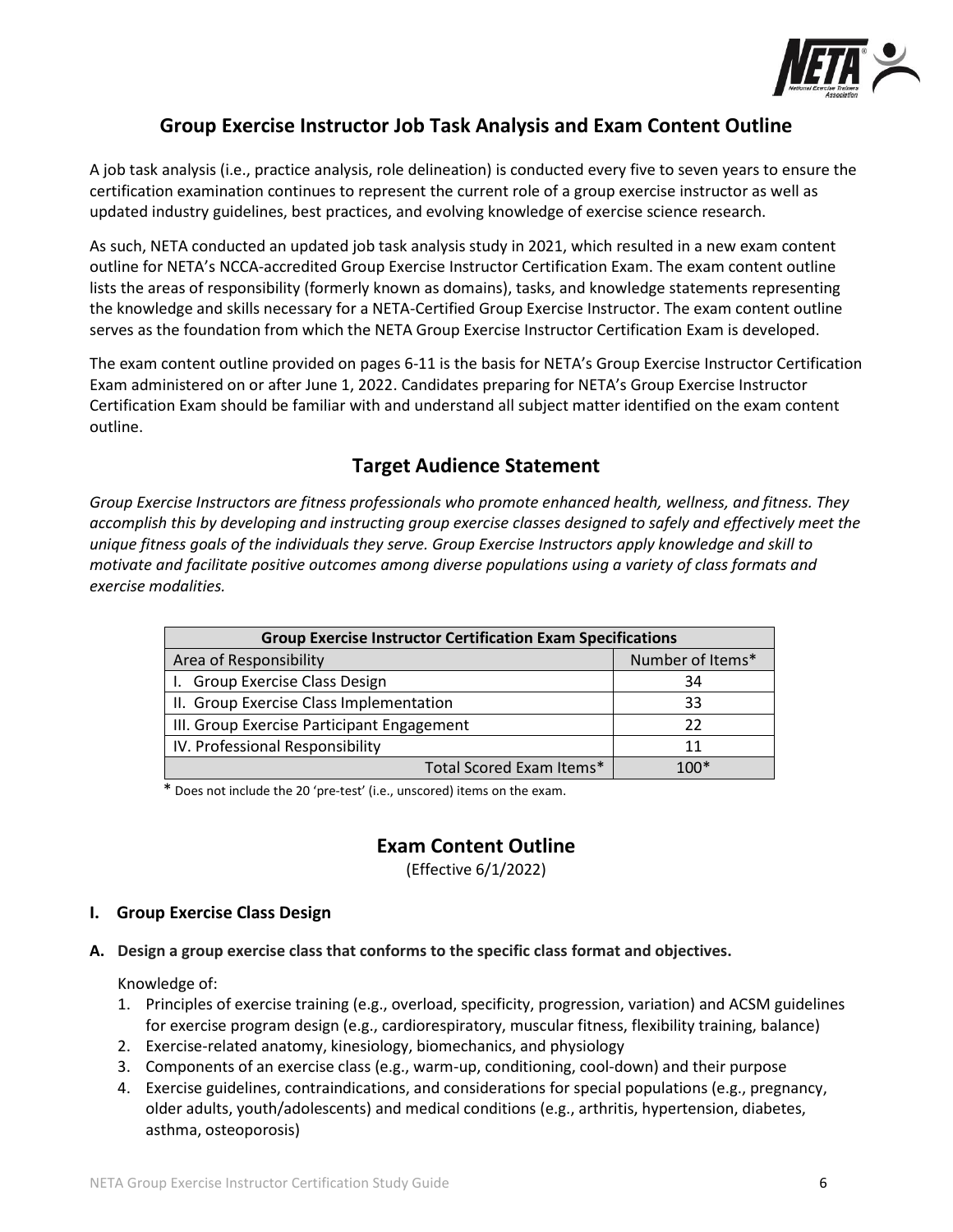

- 5. Activity- and exercise-specific benefits, indications, contraindications, risks, and precautions for the general population
- 6. Strategies for promoting body awareness and mindfulness (e.g., meditation, breathing techniques)
- 7. Strategies for recovery and restoration (e.g., stretch, self-myofascial release, rest)
- 8. Teaching methods (e.g., linear progression, add-on)
- 9. Strategies for accommodating various learning styles (e.g., visual, auditory, kinesthetic)
- 10. Safe and effective exercise technique (e.g., joint alignment, range of motion, breathing pattern)
- 11. Applicable facility guidelines and safety concerns (e.g., music volume, room temperature, room capacity, equipment/participant spacing)
- 12. Selection of delivery methods (e.g., in-person, virtual) and their implications for group exercise class design (e.g., room set up, camera placement, lighting, color contrast, lag time, physical cueing)
- **B. Select safe and appropriate equipment, music, and movements consistent with the class format and objectives.**

Knowledge of:

- 1. Appropriate selection and use of group exercise equipment
- 2. Considerations related to music selection (e.g., structure, genre, tempo, lyrics)
- 3. Choreography development
- 4. Music licensing and copyright laws
- 5. Exercise-related anatomy, kinesiology, biomechanics, and physiology
- 6. Exercise guidelines, contraindications, and considerations for special populations (e.g., pregnancy, older adults, youth/adolescents) and medical conditions (e.g., arthritis, hypertension, diabetes, asthma, osteoporosis)
- **C. Develop appropriate modifications to accommodate various abilities, fitness levels, special populations, and medical considerations.**

Knowledge of:

- 1. Activity- and exercise-specific benefits, indications, contraindications, risks, and precautions for the general population
- 2. Exercise-related anatomy, kinesiology, biomechanics, and physiology
- 3. Exercise guidelines, contraindications, and considerations for special populations (e.g., pregnancy, older adults, youth/adolescents) and medical conditions (e.g., arthritis, hypertension, diabetes, asthma, osteoporosis)
- 4. Principles of exercise training (e.g., overload, specificity, progression, variation) and ACSM guidelines for exercise program design (cardiorespiratory, muscular fitness, resistance, flexibility training, balance)
- 5. Physical activity recommendations (e.g., Physical Activity Guidelines for Americans, ACSM/AHA/CDC Consensus Statements) for improving overall health
- 6. Safe and effective exercise technique (e.g., joint alignment, range of motion, breathing pattern)
- 7. Appropriate progressions, regressions, and modifications to meet the needs of all participants
- 8. Appropriate selection and use of group exercise equipment

## **II. Group Exercise Class Implementation**

**A. Assess the condition of the classroom environment and equipment.**

## Knowledge of:

1. Appropriate selection and use of group exercise equipment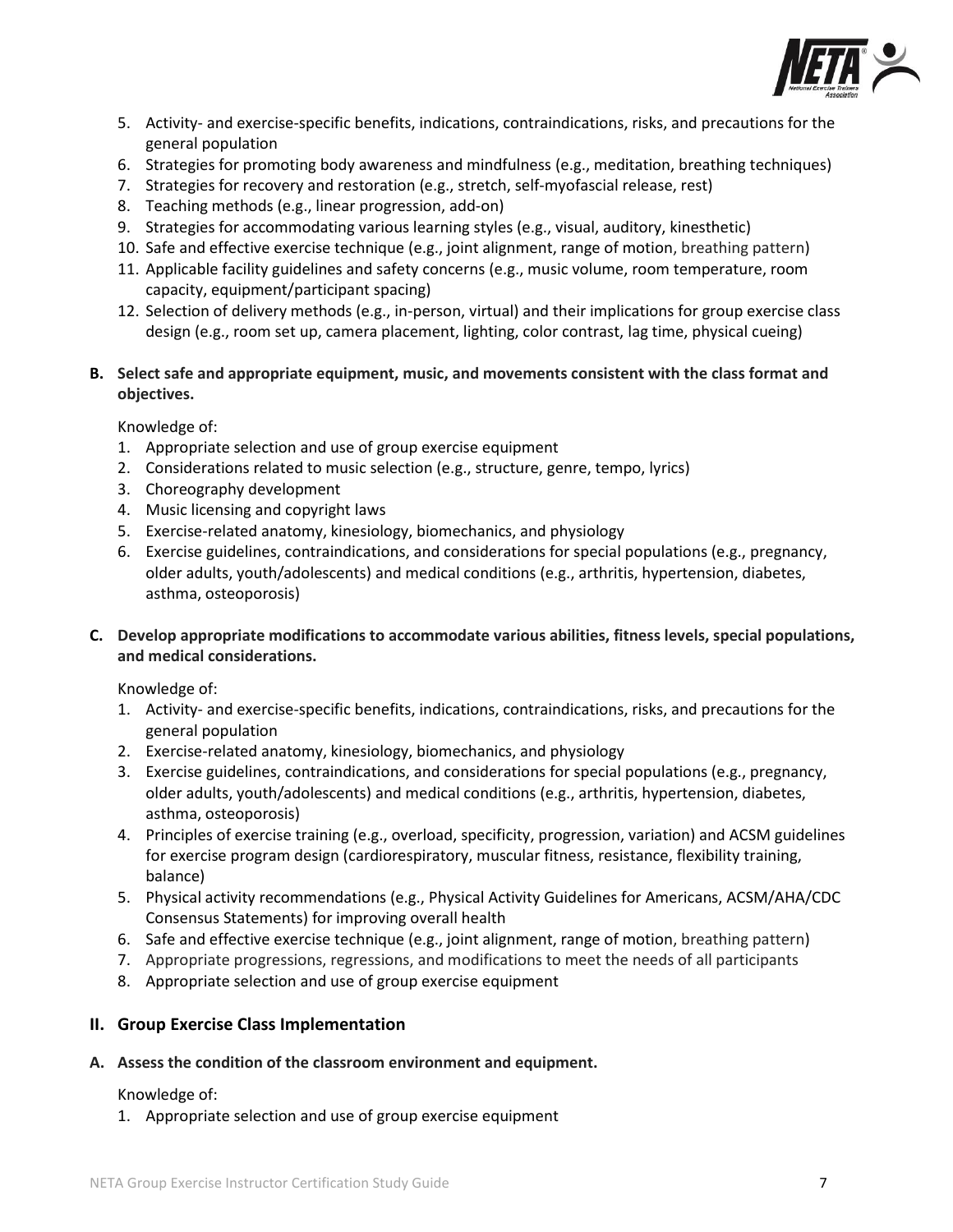

- 2. Applicable facility guidelines and safety concerns (e.g., music volume, room temperature, room capacity, equipment/participant spacing)
- **B. Develop an awareness of participants' apparent health and fitness levels.**

Knowledge of:

- 1. Exercise guidelines, contraindications, and considerations for special populations (e.g., pregnancy, older adults, youth/adolescents) and medical conditions (e.g., arthritis, hypertension, diabetes, asthma, osteoporosis)
- 2. Activity- and exercise-specific benefits, indications, contraindications, risks, and precautions for the general population
- 3. Recognition of and appropriate response to exercise-related medical conditions and emergencies (e.g., myocardial infarction, stroke, heat-related illness)

## **C. Educate class participants about appropriate exercise intensity and methods for monitoring it.**

Knowledge of:

- 1. Safe and effective exercise technique (e.g., joint alignment, range of motion, breathing pattern, breathing pattern)
- 2. Methods for measuring and monitoring exercise intensity (e.g., target heart rate, rating of perceived exertion)
- 3. Principles of exercise training (e.g., overload, specificity, progression, variation) and ACSM guidelines for exercise program design (e.g., cardiorespiratory, muscular fitness, resistance, flexibility training, balance)
- 4. Exercise guidelines, contraindications, and considerations for special populations (e.g., pregnancy, older adults, youth/adolescents) and medical conditions (e.g., arthritis, hypertension, diabetes, asthma, osteoporosis)
- 5. Physical activity recommendations (e.g., Physical Activity Guidelines for Americans, ACSM/AHA/CDC Consensus Statements) for improving overall health
- 6. Exercise-related anatomy, kinesiology, biomechanics, and physiology
- 7. Components of an exercise class (e.g., warm-up, conditioning, cool-down) and their purpose
- 8. Appropriate selection and use of group exercise equipment
- 9. Activity- and exercise-specific benefits, indications, contraindications, risks, and precautions for the general population
- 10. Signs and symptoms of overtraining and overuse (repetitive strain injury) syndromes
- 11. Effective verbal and non-verbal communication strategies, including appropriate cueing and feedback

## **D. Demonstrate safe and effective movement.**

- 1. Safe and effective exercise technique (e.g., joint alignment, range of motion, breathing pattern)
- 2. Methods for measuring and monitoring exercise intensity (e.g., target heart rate, rating of perceived exertion)
- 3. Principles of exercise training (e.g., overload, specificity, progression, variation) and ACSM guidelines for exercise program design (e.g., cardiorespiratory, muscular fitness, resistance, flexibility training, balance)
- 4. Exercise guidelines, contraindications, and considerations for special populations (e.g., pregnancy, older adults, youth/adolescents) and medical conditions (e.g., arthritis, hypertension, diabetes, asthma, osteoporosis)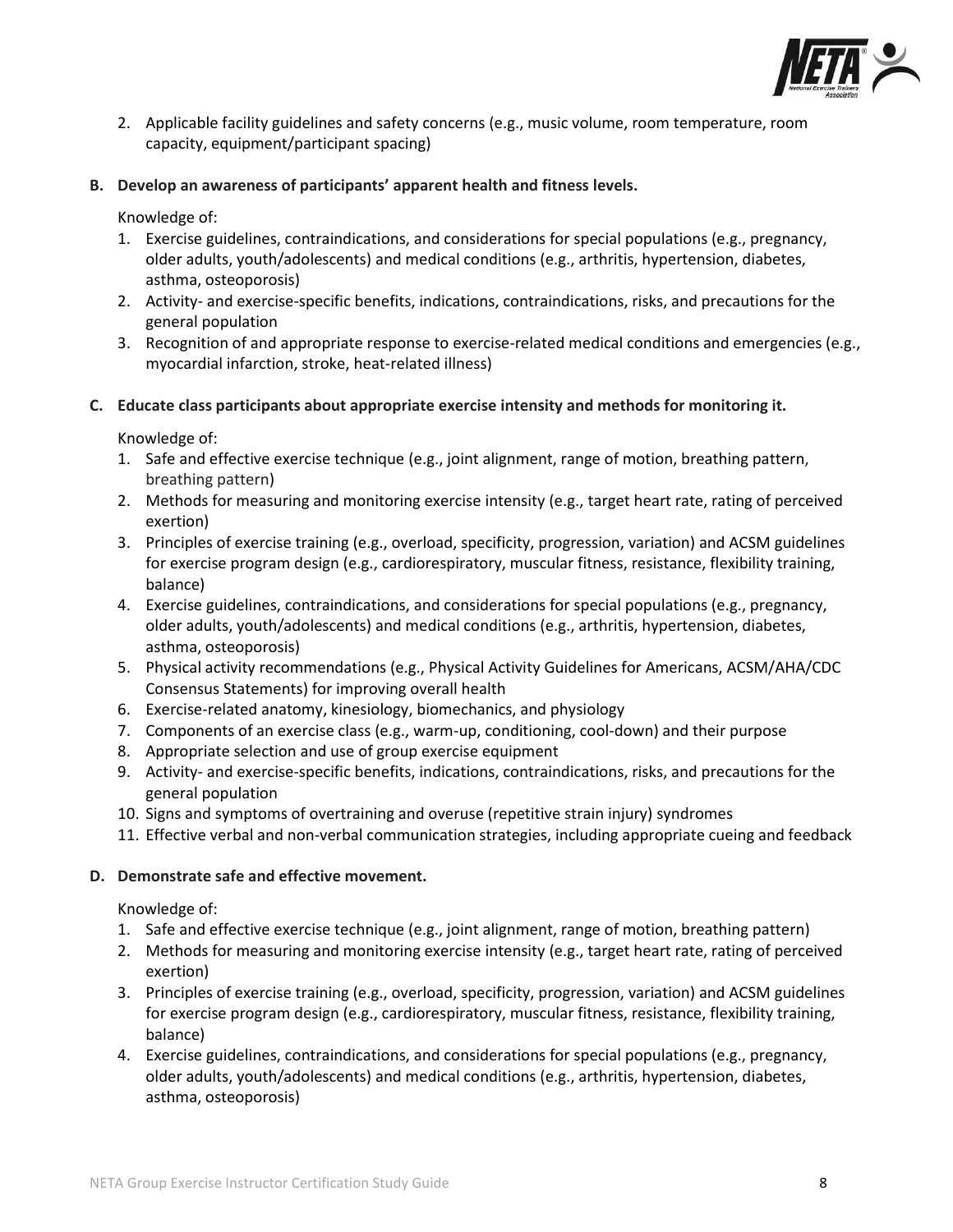

- 5. Physical activity recommendations (e.g., Physical Activity Guidelines for Americans, ACSM/AHA/CDC Consensus Statements) for improving overall health
- 6. Signs and symptoms of overtraining and overuse (repetitive strain injury) syndromes
- 7. Appropriate progressions, regressions, and modifications to meet the needs of all participants
- 8. Appropriate selection and use of group exercise equipment
- 9. Effective verbal and non-verbal communication strategies, including appropriate cueing and feedback
- 10. Exercise-related anatomy, kinesiology, biomechanics, and physiology
- 11. Teaching methods (e.g., linear progression, add-on)
- 12. Considerations related to music selection (e.g., structure, genre, tempo, lyrics)
- 13. Choreography development

## **E. Monitor participants for safe practices based on their fitness level.**

Knowledge of:

- 1. Recognition of and appropriate response to exercise-related medical conditions and emergencies (e.g., myocardial infarction, stroke, heat-related illness)
- 2. Fitness level of the group being taught
- 3. Safe and effective exercise technique (e.g., joint alignment, range of motion, breathing pattern)
- 4. Strategies for improving form and technique
- 5. Appropriate selection and use of group exercise equipment
- 6. Methods for measuring and monitoring exercise intensity (e.g., target heart rate, rating of perceived exertion)
- 7. Exercise-related anatomy, kinesiology, biomechanics, and physiology

## **F. Adapt instruction to promote safe and effective participant performance.**

Knowledge of:

- 1. Appropriate progressions, regressions, and modifications to meet the needs of all participants
- 2. Exercise-related anatomy, kinesiology, biomechanics, and physiology
- 3. Fitness level of the group being taught
- 4. Exercise guidelines, contraindications, and considerations for special populations (e.g., pregnancy, older adults, youth/adolescents) and medical conditions (e.g., arthritis, hypertension, diabetes, asthma, osteoporosis)
- 5. Principles of exercise training (e.g., overload, specificity, progression, variation) and ACSM guidelines for exercise program design (e.g., cardiorespiratory, muscular fitness, resistance, flexibility training, balance)
- 6. Physical activity recommendations (e.g., Physical Activity Guidelines for Americans, ACSM/AHA/CDC Consensus Statements) for improving overall health
- 7. Signs and symptoms of overtraining and overuse (repetitive strain injury) syndromes
- 8. Components of an exercise class (e.g., warm-up, conditioning, cool-down) and their purpose
- 9. Appropriate selection and use of group exercise equipment
- 10. Activity- and exercise-specific benefits, indications, contraindications, risks, and precautions for the general population
- 11. Effective verbal and non-verbal communication strategies, including appropriate cueing and feedback

## **G. Manage class progression and continuity.**

- 1. Components of an exercise class (e.g., warm-up, conditioning, cool-down) and their purpose
- 2. Time management strategies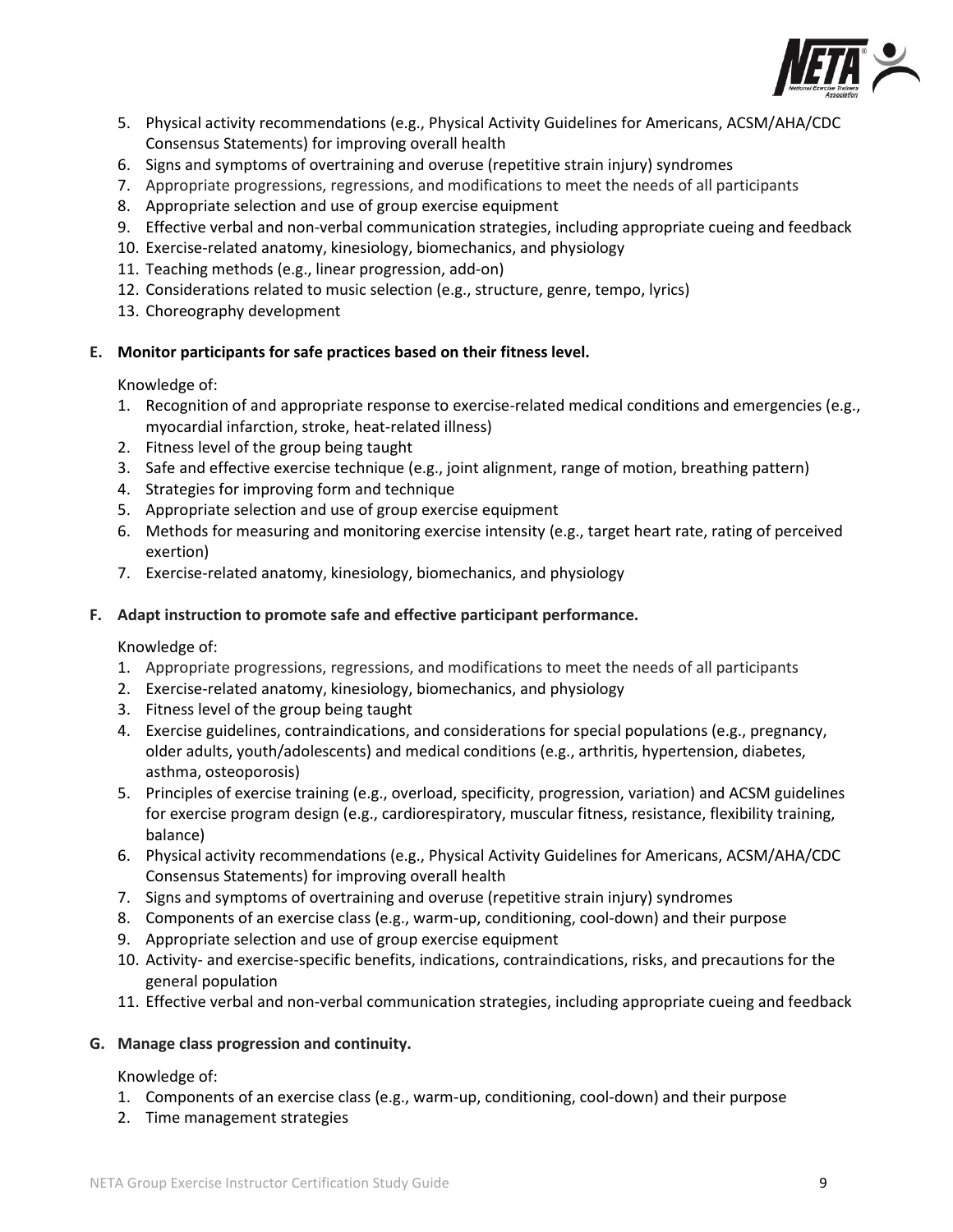

- 3. Appropriate progressions, regressions, and modifications to meet the needs of all participants
- 4. Effective verbal and non-verbal communication strategies, including appropriate cueing and feedback
- 5. Methods for measuring and monitoring exercise intensity (e.g., target heart rate, rating of perceived exertion)
- 6. Exercise guidelines, contraindications, and considerations for special populations (e.g., pregnancy, older adults, youth/adolescents) and medical conditions (e.g., arthritis, hypertension, diabetes, asthma, osteoporosis)
- 7. Principles of exercise training (e.g., overload, specificity, progression, variation) and ACSM guidelines for exercise program design (e.g., cardiorespiratory, muscular fitness, resistance, flexibility training, balance)

### **III. Group Exercise Participant Engagement**

**A. Facilitate a welcoming and inclusive exercise environment to meet the unique needs of a diverse group of participants.**

Knowledge of:

- 1. Strategies for creating a fun and welcoming environment
- 2. Principles of diversity, equity, and inclusion
- 3. Strategies for interacting with diverse groups of individuals with varying backgrounds and needs
- 4. Hierarchy of human needs (e.g., Maslow, Erickson)
- 5. Strategies for determining and accommodating participants' knowledge, skills, abilities, and interests
- 6. NETA Code of Ethics
- 7. Theoretical models of behavior change (e.g., transtheoretical model)
- 8. Exercise guidelines, contraindications, and considerations for special populations (e.g., pregnancy, older adults, youth/adolescents) and medical conditions (e.g., arthritis, hypertension, diabetes, asthma, osteoporosis)
- 9. Effective verbal and non-verbal communication strategies, including appropriate cueing and feedback
- 10. Considerations related to music selection (e.g., structure, genre, tempo, lyrics)
- 11. Strategies for accommodating various learning styles (e.g., visual, auditory, kinesthetic)
- 12. Appropriate selection and use of group exercise equipment
- 13. Applicable facility guidelines and safety concerns (e.g., music volume, room temperature, room capacity, equipment/participant spacing)

### **B. Use effective communication skills to establish rapport and encourage group cohesiveness.**

Knowledge of:

- 1. Effective verbal and non-verbal communication strategies, including appropriate cueing and feedback
- 2. Strategies for interacting with diverse groups of individuals with varying backgrounds and needs
- 3. Role modeling behavior
- 4. Relationship building strategies
- 5. Strategies for accommodating various learning styles (e.g., visual, auditory, kinesthetic)

## **C. Apply motivational strategies to promote class participation and encourage positive and lasting behavior change.**

- 1. Principles of motivation and exercise adherence
- 2. Theoretical models of behavior change (e.g., transtheoretical model)
- 3. Strategies for effective goal setting